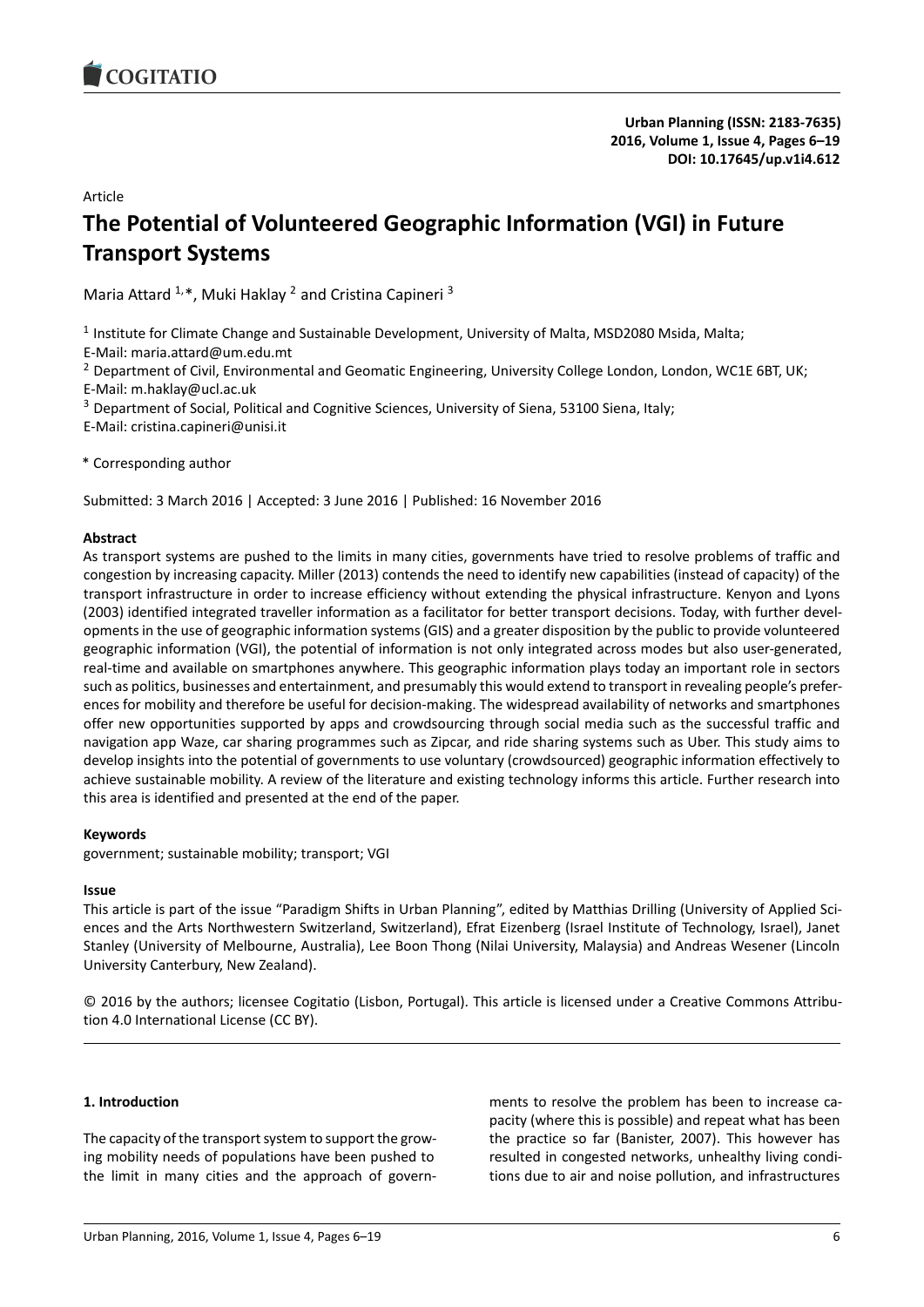that are both unequal in dealing with particular groups within the population as well as costly to build and maintain. Miller (2013) contends the need to identify new capabilities (instead of capacity) of the transport infrastructure in order to increase efficiency and increase capacity without extending the existing infrastructure. This could easily extend to quality of service where the potential of information to improve a service is high (Brescia Mobilita, 2015).

Susan Kenyon and Glen Lyons (2003)—extending earlier work by Lyons (2001)—described the potential of information to influence travel choices. Specifically they identified integrated traveller information to help make transport decisions. Both the transport industry and the research community supported this thesis with many cities developing multimodal information systems to support sustainability-oriented decisions (Kramers, 2014). A decade later and further developments in the use of geographic information systems (GIS) and a greater disposition by the public to provide volunteered geographic information (VGI), the potential of information is not only to be integrated across different modes but also to be user generated, real time and available on smartphones anywhere. User generated 'geographic' information play today an important role in sectors such as politics, businesses and entertainment, and presumably this phenomena would extend to transport in revealing people's preferences for mobility (Gal-Tzur et al., 2014) and therefore be useful for decision making and support.

The widespread availability of smartphone technology and the growing coverage of ubiquitous data communication networks in urban areas are causing a dramatic transformation in the way geographic information is produced and consumed (Manovich, 2009). It has also offered new opportunities for what are termed cooperative transport systems supported by smartphone apps and crowdsourcing through social media such as the successful community based traffic and navigation app Waze, bought by Google for \$1.3 billion (Rushe, 2013); Moovit for transit planning; community car sharing programmes such as Zipcar; and more recently peer-to-peer vehicle and ride sharing systems such as Getaround, Uber and Bridj. Some of these systems have already been branded by Lanzendorf (2014) as Mobility 2.0 however many would not be so successful without enough users actively participating and generating information (knowledge co-production). Preliminary analyses of the use of social media in urban transport (using facebook, Twitter and WhatsApp) show good levels of engagement amongst city dwellers (Gruppo Brescia Mobilita, 2014). Other examples include UbiGreen, a mobile tool using (volunteered) geographic information about personal travel to support behaviour change towards greater use of green transport (Froehlich et al., 2009).

It is this revolution in the potential of data-driven planning, management and use of transport systems that has led Winter, Sester, Wolfson and Geers (2011) to call for a new interdisciplinary field called computational transportation science, defined as a science concerned with the study of transport systems where people interact with information systems (e.g. interfaces for driver assistance, or integrated transport information); where systems monitor and interpret traffic (e.g., mining for activity patterns, or crowdsourcing to monitor events); or where systems manage the traffic (e.g. control of traffic flow at traffic lights, or toll management). It is the second objective that is of particular interest to our research here. In particular, the study aims to develop insights into the potential and role of governments to use voluntary (crowdsourced) geographic information and social media effectively for sharing information, creating opportunities for collaboration, enhancing government responsiveness, planning and governance to achieve sustainable mobility and climate change goals (related studies included Bertot, Jaeger, & Hansen, 2012 and Panagiotopoulos, Bigdeli, & Sams, 2014).

This article reflects on (i) the technologies that are changing the way travellers move, particularly those using information that is co-produced through crowdsourcing and VGI techniques (ii) the technology potential for supporting and achieving sustainable mobility goals, and (iii) what role exists for governments (if any at all) in the use of user generated geographic information and the new mobility services.

A review of the literature and existing technology informs this article and the objective is to stimulate further research into these growing technologies as well as increasing participation and government role through the development of VGI and Citizen Science for travel and transport. This introduction is followed by a review of literature on the challenges facing cities and urban areas with respect to mobility and the potential of information to modify, support and improve travel behaviour. Section 3 deals with a broad review of new mobility services, providing a typology based on the type of information is used and disseminated. Section 4 defines the potential of the technology, information and behaviour change for sustainable mobility, whilst also discussing the opportunity provided by applying responsible research and innovation to mobility services. Section 5 discusses the role and responsibilities of governments in using information and crowdsourcing for sustainable mobility. The paper also attempts to define the role and need for regulation in this highly dynamic and evolving sector. Finally, Section 6 provides some conclusions and ideas for further research.

#### **2. Transport and the City**

In September 2015 McKinsey & Company published an article titled "Urban mobility at a tipping point" in which they claim that new business models and technologies are emerging to solve the mobility challenge faced by cities (Bouton, Knupfer, Mihov, & Swartz, 2015). Previous to that in 2008, The Economist published an article with the title "Nomads at last", claiming a change in people's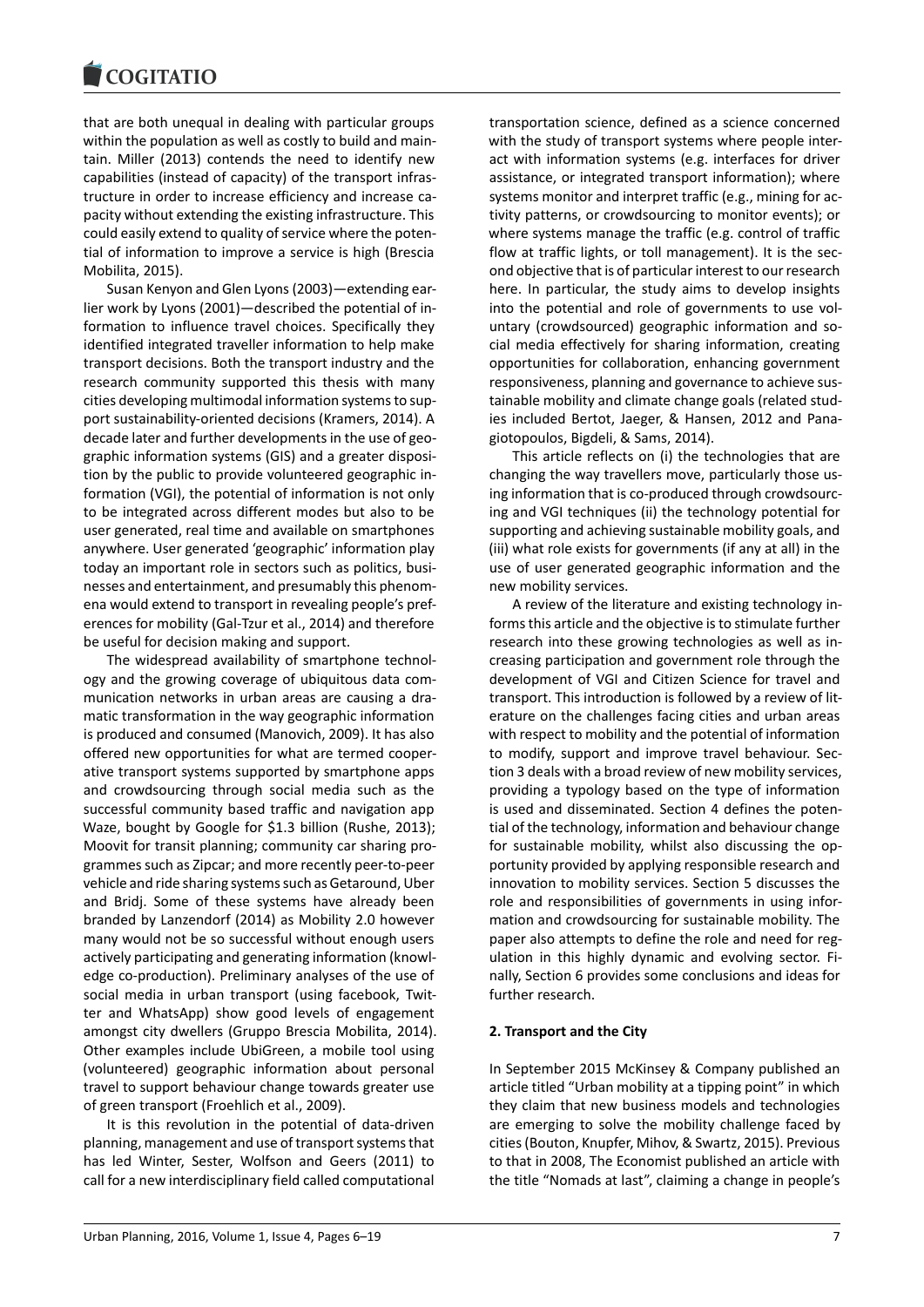#### COULTAIN

lives and mobility with the advent of mobile technologies (The Economist, 2008). Dal Fiore, Mokhtarian, Salomon and Singer (2014) provide a set of perspectives on the impact of mobile technologies on travel, but whilst they primarily look at travel behaviour issues, there is an increasing realisation that mobility is changing because of the ubiquitous nature of mobile phones and their advanced functionality and capabilities.

As cities grow across the world the need for effective transport infrastructures is increasingly becoming a major challenge. Existing infrastructure cannot support increasing numbers of vehicles, congestion is costing too much (see Christidis & Ibanez Rivas, 2012) and the European Environment Agency attributed 432,000 premature deaths across Europe originating from long-term exposure to  $PM_{2.5}$ , 75,000 premature deaths linked to  $NO_2$ long-term exposure and 17,000 premature deaths associated with  $O_3$  short-term exposure (European Environment Agency, 2015). Transport contributes significantly to these pollutants.

The quality of life of millions of people around the world is being affected by transport systems unable to cope with the growing and changing mobility needs. And whilst some cities are experiencing a decline in car ownership (for peak car effects see Metz, 2015), there are others which continue to grow their fleet with even bigger impacts on their economies, environment and public health (see for example Rhode and Muller (2015) mapping air pollution concentrations in China).

#### *2.1. The Challenges of Transport in Cities*

Sustainable mobility was defined in the European Commission's Thematic Strategy for the Urban Environment as being "a transport system which allows the basic access and development needs of individuals, companies and societies to be met safely and in a manner consistent with human and ecosystem health, and promotes equity within and between successive generations; is affordable, operated fairly and efficiently, offers choice of transport mode, and supports a competitive economy, as well as balanced regional development; limits emissions and waste within the planet's ability to absorb them, uses renewable resources at or below their rates of generation, and, uses non-renewable resources at or below the rates of development of renewable substitutes while minimising the impact on the use of land and the generation of noise" (European Commission, 2004). Over the years this definition has raised many questions. As a vision or aspiration however it has stimulated a change in the thinking of policy makers and stakeholders. Goals like environmental protection and ideas like participatory democracy, which were foreign to the minds of transport planners not so long ago, are now establishing themselves on the transport policy agenda. Despite this, there is still a need for some guiding principles, if 'sustainability' is to become more than green rhetoric (Attard, 2006).

The European Union target for the transport sector is to reduce emissions of greenhouse gases by at least 60% by 2050 compared with 1990. There are also targets to move towards means of travel that use less energy, make efficient use of land and pollute less (EU, 2011). There is also support for this through the Clean Air Package and Climate Change obligations which following Paris COP21 look at even stricter measures to reduce  $CO<sub>2</sub>$ emissions. Governments therefore have an obligation to tackle transport. This obligation could be translated into various roles governments can take to seek the most effective measures to achieve sustainable mobility.

Apart from pollution which has a significant impact on urban dwellers' quality of life, there are other challenges facing transport in cities. More complex mobility patterns supported by hypermobility (Adams, 2001) and what is termed the 'mobile revolution' (Steinbock, 2005) are happening and changes are evolving very fast. Traditional transport planning does not take into consideration these complex, dynamic patterns of movement. Whilst policy and governance have not managed to utilise the potential of this revolution for cities through crowdsourced information, social media, participatory sensing and what is envisaged to be part of smart cities as defined by Batty et al. (2012).

Cities transport systems are changing as a reaction to growing needs. A number of technologies are driving changes in the more traditional modes such as innovative solutions for the future bus (Musso & Corazza, 2015), electrification, connectivity, and autonomous vehicles (Fagnant & Kockelman, 2015). Bicycle sharing schemes have increased to over 721 cities worldwide (Meddin & DeMaio, 2014) and walking is being incentivised through apps such as BitWalking where people generate digital currency whilst walking. Public transport is being challenged by new mobilities offering more demand responsive services and, through technology, alternatives which for some are considered 'disruptive'. This is however highly contested with the example of Uber maybe causing disruption to licensed taxi drivers but certainly not inventing a radical new service, and therefore disrupting very little of the current system.

The future urban transport will be technologically driven, will require private and public financing and as already seen, new business models and ventures to support the mix of modes and services on offer. Technologies and urban populations which are increasingly becoming connected and accustomed to sharing information will offer new opportunities to discover new ways of travel, but is there an opportunity for government to capitalise on this information and use it for policy making?

### *2.2. The Potential of Geographic Information and Crowdsourcing*

Over the years as technology progressed a number of authors have tackled the issue of information provision and the opportunities that these offer. Information as a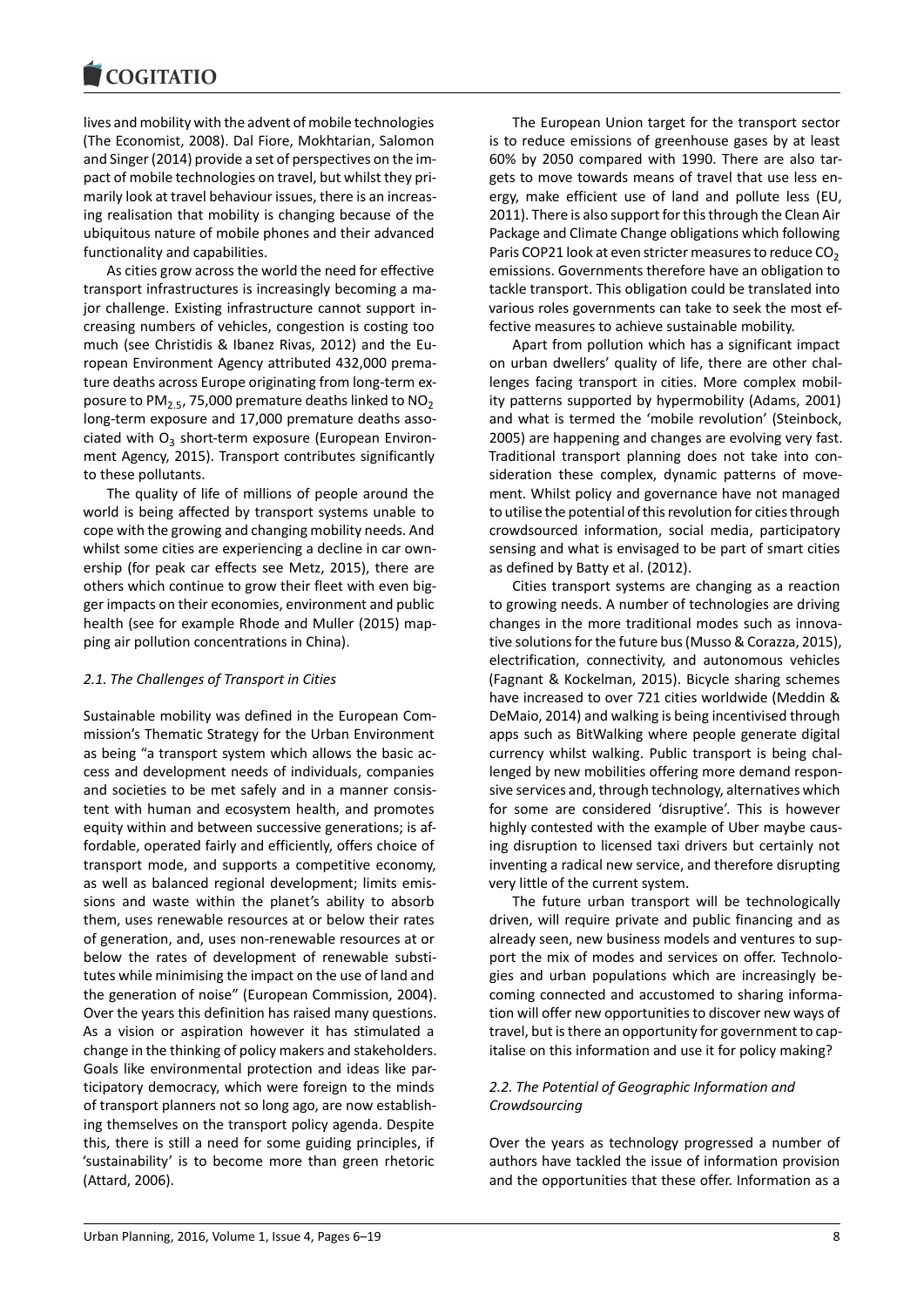#### COULTAIN

facilitator of public transport use is probably the most common purpose, however Lyons and Harman (2002) identified also the potential of comparative information, promoting public transport as a sustainable and viable alternative.

This was supported much later by Kramers (2014) who stated that there is potential in traveler information systems to support sustainability-oriented decisions. She examined nine information systems available at the time and compared their functionality but also the potential of influencing the traveller and direct them to a sustainable alternative. Even more she hinted at the opportunity of community based apps which could support such systems to provide more information. Crowdsourcing is seen here as the 'other' data that could complement public authorities own data. Nash (2010) reviewed the potential of Web 2.0 applications for public participation in transport planning and looked at a number of applications for which data is generated through crowdsourcing, for example www.livablestreets.info. Similarly, Iveroth and Bengtsson (2014) looked at IT as an enabler and identified actors and their social activities as the factors that determine the success of behaviour change. The extent to which people are able and willing to change are key to sustainable mobility policy.

Lyons and Harman (2002) identify a number of issues related to users and information. These include a list of traveller concerns, information packaging and opportunities by which information can influence travel behaviour (see Figure 1). Some of these concerns can be alleviated through crowdsourced information and sharing (e.g. peer-to-peer reviews) and has been to a certain extent tested by apps such as Waze, in the case of car based travel and Moovit for public transport travel. Weiser, Scheider, Bucher, Kiefer and Raubal (2016) have explored how geographic information and communication technology can contribute to support individuals engage in more sustainable lifestyles without posing unrealistic restrictions on their mobility needs (contribution to sustainable mobility). They claim that technology enables novel, interactive, participatory, and collaborative approaches to support people through real-time, user

and location-specific feedback on current as well as future behavior. They identify two ways in which *locationaware ICT* can be utilized for direct support in mobile decision-making and for evaluating the various aspects of people's mobile behavior. The facility offered by technology to users to monitor their travel behavior (for examples see the "Meili Mobility Collector" by Prelipcean, Gidofalvi, & Susilo, 2014), describe and rate their own mobility performance and peers tagging each other's mobility behavior with 'likes' or emojis, allow for the creation and collection of potentially useful volunteered geographic information.

So far however Government led initiatives have been few and far between. Haklay et al. (2014) drew up a report for the World Bank on *Crowdsourced Geographic Information Use in Government* and analysed 29 case studies from across the world, out of which only three applications related to transport (the UK's FixMyStreet, Street Bump in Boston and the Portland Transportation Planner). It is evident that despite the potential there has been very little use of such volunteered geographic information by governments for transport planning and policy.

In recent years, development of Web 2.0, of mobile technologies and the possibilities enabled by ubiquitous WiFi has led to information being used to develop a number of new services in the fields of personalised transport (car sharing and taxi hailing services) and public transport (shared on demand transport services). These relatively new services benefit from information being generated primarily through crowdsourced geographic data, and supported by more traditional information about travel habits and activities. Whilst in many cases apps collect information from the service users (e.g. Bridj), in the case of Finland, the Ministry of Transport and Communications rolled out Traffic Lab, a real time traffic information services development in partnership between local government and businesses to collect anonymous traffic data from private vehicles (opting in to the system). Information is collected about traffic through a mixture of in-car systems, GPS, short range radio signals and mobile network (Haaramo, 2014).

- 1. People undertaking journeys rarely seek information, as journeys are undertaken regularly without much reflection on behaviour beyond habit.
- 2. People have very poor judgement of cost and time when travelling by car with control over their journeys being seen as important. Public transport in contrast, is seen as difficult as information is sought from unfamiliar and uncertain sources.
- 3. Information about interchange is critical, and is seen as a key barrier to travel by public transport.
- 4. Information is required en route especially in the case of disruptions.
- 5. There are issues with trust over the information provided, especially where information is provided for guidance only.
- 6. Travellers are concerned with their own journeys so targeting information is essential.
- 7. Lifestyle changes are opportunities for travel behaviour change.
- 8. Very often people do not know what they want and must be made aware of information available.

**Figure 1.** Traveller information and users (adapted from Lyons & Harman, 2002).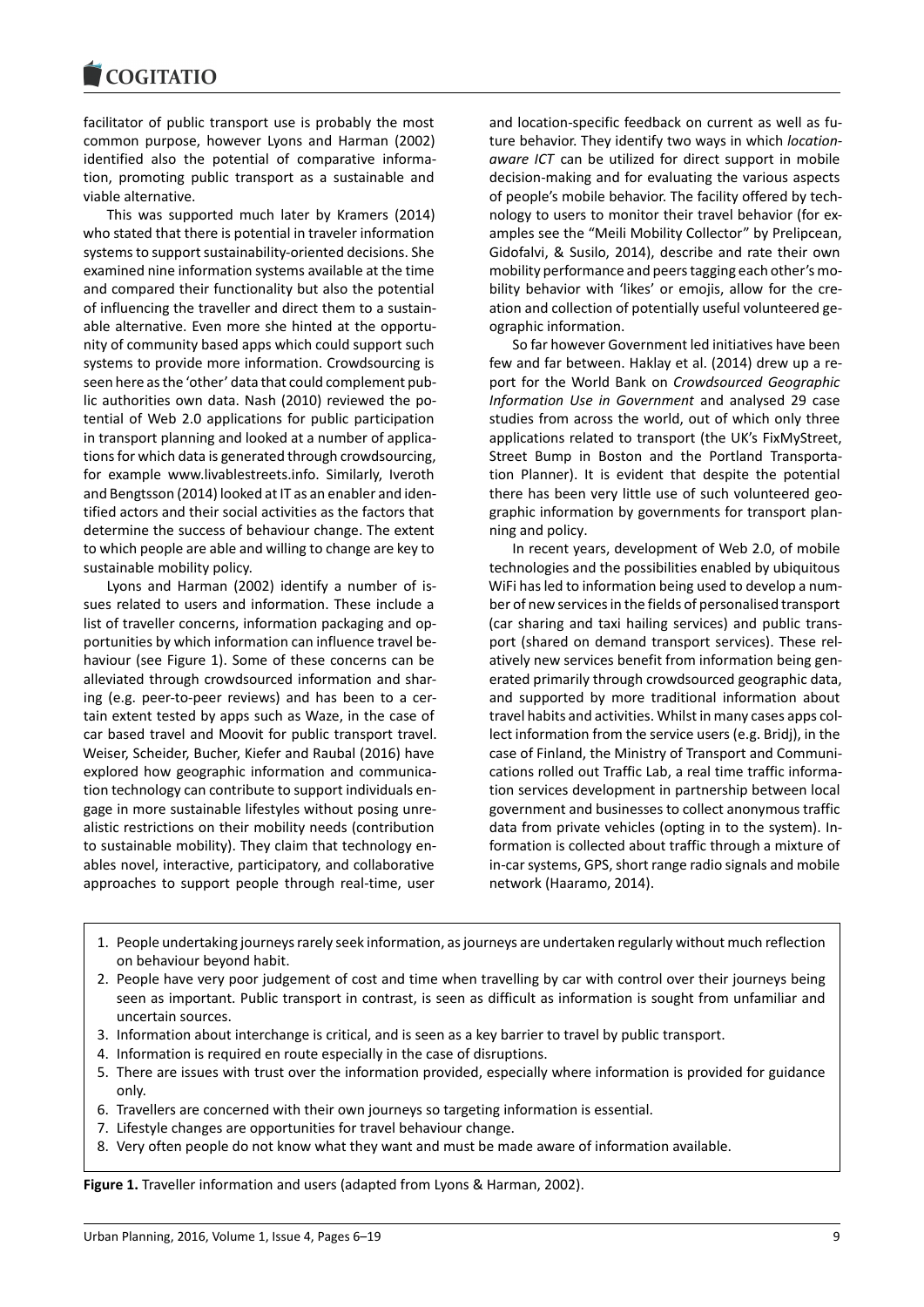#### **LOQUATIO**

Pender, Currie, Delbosc and Shiwakoti (2014) show how the combination of smartphone devices and dynamic information (crowdsourced and conventional) can have a positive impact on travellers in the case of disruption in services. The information however must be accurate as issues related to trust could have a negative effect on travellers. Social media can assist in addressing the real time information needs of disrupted commuters and provide operators and governments yet another resource.

Among the benefits that are associated with crowdsourcing, VGI and citizen science, authors have noted that citizen science can be used to provide high quality and effective information for scientific projects with social and environmental benefits through increased awareness and collection of data at the scale and extent that are not possible in regular projects (Bonney et al., 2014). Cooper, Dickinson, Phillips and Bonney (2007) also identified the benefits of increased awareness and ability to monitor local issues, whilst Zook et al. (2010) emphasized the benefits of the speed of response, the ability to tap a range of expertise and the potential and importance of engaging remote participants in an activity.

#### **3. VGI and New Mobility Services—A Typology**

This article attempts to develop a typology of some of the new mobility services and VGI efforts available in cities around the world in order to support some of the concepts mentioned in Section 2. The rapid developments in the sector have seen the rise and fall of these services with extreme competition being evident between service providers (for example Uber's clash with Didi Dache in China). Some services have been bought out by competitors (e.g. Sidecar was bought by GM after investing heavily in Lyft) and successful start ups bought by large companies (Waze, who was bought by Google). Table 1 provides for the different typologies based on four main characteristics: scale, ownership, type of information and transport mode.

The list provided in Table 1 is not intended to be exhaustive and the examples are just a snapshot of the variety of services provided around the world. These are also some of the more popular and quoted examples in the literature which not necessarily aimed at discussing sustainable mobility, however claiming a contribution to resolving some of the more pressing challenges in transport and indirectly resolving problems of private car use, congestion, pollution and mobility in cities. A quick search by city would uncover a good number of other services, some of which only available in the local language. This has been a major constraint for the research when the website or app, or the information about the service, is not available in the english language.

This list shows the variety of services offered from taxi hailing services which are now available in any city. And even in this category there are the traditional licensed black cabs (Gett) alongside AddisonLee which offer minicab services in the UK. The word disruption has

been associated with services like Uber, Didi Dache, Ola and Lyft which match drivers with passengers through an online app and offer ride sharing services. This however has been heavily criticised with Christensen, Raynor and McDonald (2015) demonstrating why Uber is not a disruptive innovation at all, merely disrupting the traditional taxi industry (McGregor, Brown, & Gloss, 2105).

There is also a unique contribution of VGI in some of these services. Many depend on crowdsourced data (primarily through smartphone technologies) to locate clients. A look at the apps around shared services developed over more recent years show the use of crowdsourced data in the establishment of demand. Bridj uses a team of data scientists considering everything from census data to social-media posts and volunteered location information by users to figure out where a city has the biggest need for bus services. The app then optimizes pickups, drop offs and routing based on demand (Bouton et al., 2015). And whilst more traditional, mode specific apps use conventional data to support travel by public transport (Moovit), there are more apps based on VGI providing services to travellers by car, such as Waze, Google Maps, Apple Maps, and MapQuest which use OpenStreetMap data to optimize data from crowdsourcing. In these cases we find reference to both active and passive crowdsourcing. This affects not only the type and quantity of information but also to a certain extent, quality (Haklay, 2013).

Other examples include the many transport portals which provide multi-modal transport information services in every city and country (TFL Journey Planner and the UbiGo pilot) and those newer services which aim at integrating transport information for use by operators, governments and travellers alike, such as the Traffic Lab in Helsinki which is funded by the Ministry of Transport and Communication. Street Bump on the other hand seems to be the only crowdsourced information portal which is supported by public funds (Boston's Mayor's Office) and freely available to the community at large, as well as use by the municipality to ensure data coverage (Harford, 2014). In addition to that, FixMyStreet works through a charity providing a similar service in the UK, acting as the intermediary between citizens and their local council, although a version that is run by the local council is also available.

The efforts are primarily driven by private enterprise and show how information, both crowdsourced and conventional encourage new services, some of which in support of sustainable mobility principles. It is clear however from the list that there is still very little public sector engagement, something noted by Nash (2010) when referring to Web 2.0 applications.

#### **4. New Technologies and Services for Sustainable Mobility**

Whilst much of the research into these new mobility services has looked at user profiles (Hinkeldein, Schoen-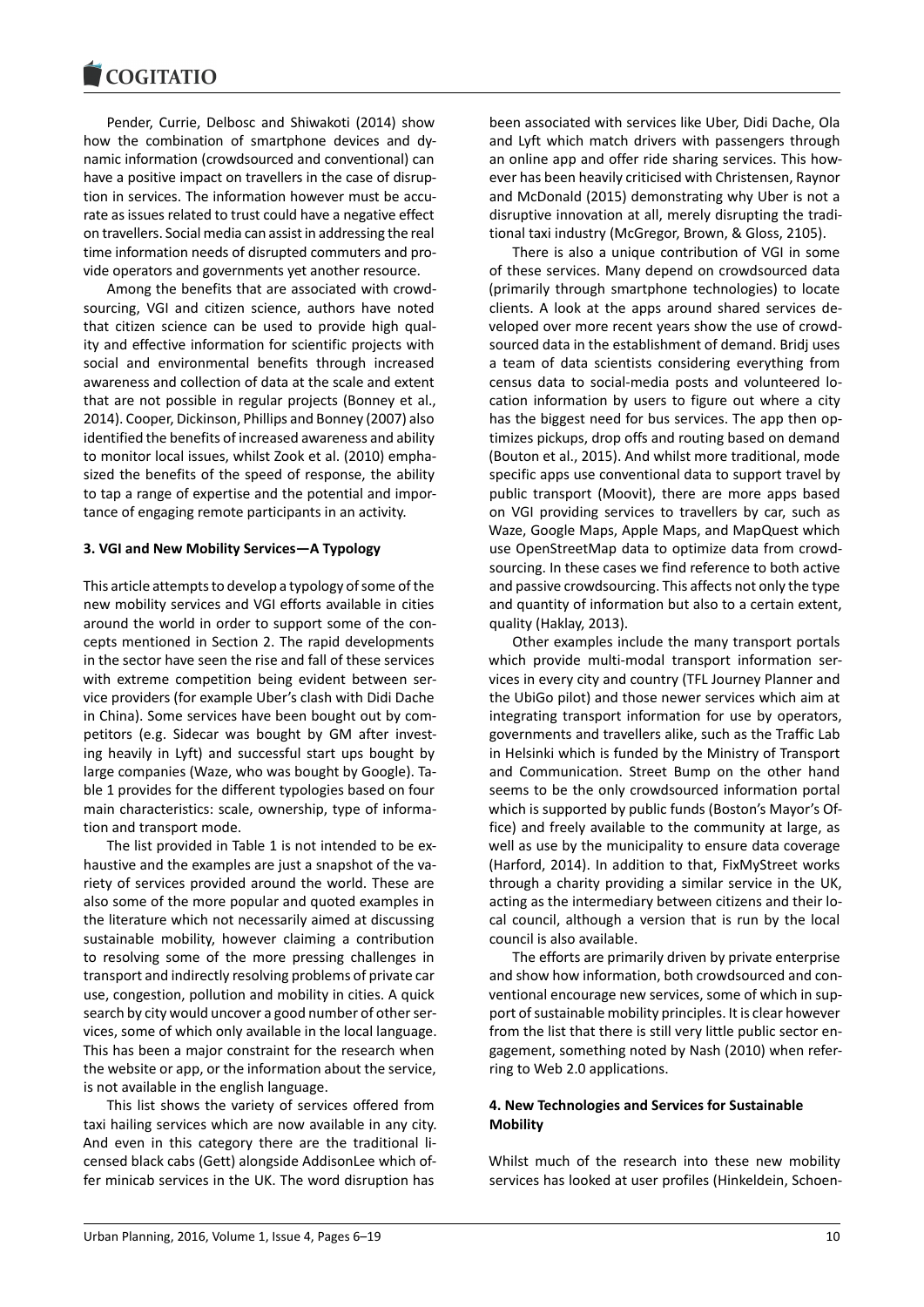# **Table 1.** A typology of mobility services.

| <b>Service</b>                               | <b>Scale</b> |                     | Ownership              |                         | <b>Type of Information</b> |                            | <b>Mode of Transport</b> |               |
|----------------------------------------------|--------------|---------------------|------------------------|-------------------------|----------------------------|----------------------------|--------------------------|---------------|
|                                              | Global       | Local<br>(national) | <b>Public</b><br>Owned | <b>Private</b><br>Owned | Conventional               | Crowd<br>sourced<br>or VGI | Personal                 | <b>Shared</b> |
| <b>Taxi Hailing / Booking Services</b>       |              |                     |                        |                         |                            |                            |                          |               |
| Gett                                         | x            |                     |                        | x                       | X                          |                            | x                        |               |
| Easy Taxi                                    | x            |                     |                        | x                       | х                          |                            | x                        |               |
| AddisonLee                                   |              | x                   |                        | x                       | x                          |                            | x                        |               |
| ecabs                                        |              | x                   |                        | x                       | x                          |                            | x                        |               |
| <b>Ridesharing Services</b>                  |              |                     |                        |                         |                            |                            |                          |               |
| Uber                                         | x            |                     |                        | x                       |                            | X                          | x                        |               |
| Didi Dache                                   |              | x                   |                        | x                       | x                          |                            | x                        |               |
| Ola                                          |              | x                   |                        | x                       |                            | X                          | x                        |               |
| Lyft                                         |              | x                   |                        | x                       |                            | x                          | x                        |               |
| Blablacar                                    | x            |                     |                        | x                       |                            | X                          | x                        |               |
| <b>Peer-to-Peer Car Renting</b>              |              |                     |                        |                         |                            |                            |                          |               |
| Getaround                                    |              | x                   |                        | x                       |                            | X                          | x                        |               |
| <b>On Demand Shared Transport Services</b>   |              |                     |                        |                         |                            |                            |                          |               |
| UberPool                                     | x            |                     |                        | x                       |                            | x                          |                          | x             |
| Lyft Line                                    |              | x                   |                        | x                       | x                          | x                          |                          | x             |
| Kutsuplus                                    |              | x                   |                        | x                       |                            | x                          |                          | x             |
| Via                                          |              | x                   |                        | x                       |                            | x                          |                          | x             |
| Chariot                                      |              | x                   |                        | x                       | x                          |                            |                          | x             |
| Bridj                                        |              | x                   |                        | x                       | x                          | X                          |                          | x             |
| <b>Public Transport Information Services</b> |              |                     |                        |                         |                            |                            |                          |               |
| Moovit                                       |              | x                   |                        | x                       | х                          |                            |                          | x             |
| Traveline                                    |              | x                   |                        | x                       | х                          |                            |                          | x             |
| DB Bahn                                      |              | X                   | x                      |                         | х                          |                            |                          | x             |
| ratp.fr                                      |              | x                   | x                      |                         | x                          |                            |                          | x             |
| <b>Traffic Information Services</b>          |              |                     |                        |                         |                            |                            |                          |               |
| Waze                                         | x            |                     |                        | x                       |                            | x                          | x                        |               |
| Google Maps                                  | x            |                     |                        | x                       | x                          | x                          | x                        |               |
| Apple Maps                                   | x            |                     |                        | x                       | x                          | x                          | x                        |               |
| mapquest                                     | x            |                     |                        | x                       | х                          | x                          | x                        |               |
| TomTom                                       | X            |                     |                        | X                       |                            | X                          | X                        |               |
| Garmin                                       | x            |                     |                        | x                       |                            |                            | x                        |               |
| <b>Multi-Modal Travel Information</b>        |              |                     |                        |                         |                            |                            |                          |               |
| Google Transit                               | X            |                     |                        | x                       | x                          |                            |                          | X             |
| UbiGO                                        |              | X                   | x                      | $\pmb{\mathsf{X}}$      | x                          | x                          |                          | x             |
| Trafiken.nu                                  |              | $\pmb{\mathsf{x}}$  | x                      |                         | x                          |                            |                          | x             |
| <b>TFL Journey Planner</b>                   |              | x                   | x                      |                         | X                          |                            |                          | x             |
| <b>Traffic Data Repositories</b>             |              |                     |                        |                         |                            |                            |                          |               |
| <b>LIVE Singapore</b>                        |              | x                   |                        | x                       | x                          |                            | x                        | X             |
| Traffic Lab Helsinki                         |              | $\pmb{\times}$      |                        | x                       | X                          |                            | X                        | X             |
| <b>Transport Wiki and Citizen Platforms</b>  |              |                     |                        |                         |                            |                            |                          |               |
| <b>Streets Wiki</b>                          |              | x                   |                        | X                       |                            | x                          | x                        |               |
| cyclopath                                    |              | x                   |                        | x                       |                            | x                          | x                        |               |
| <b>Street Bump</b>                           | x            |                     | x                      | x                       |                            | x                          |                          | X             |
| FixMyStreet                                  |              | X                   |                        | x                       |                            | x                          |                          | x             |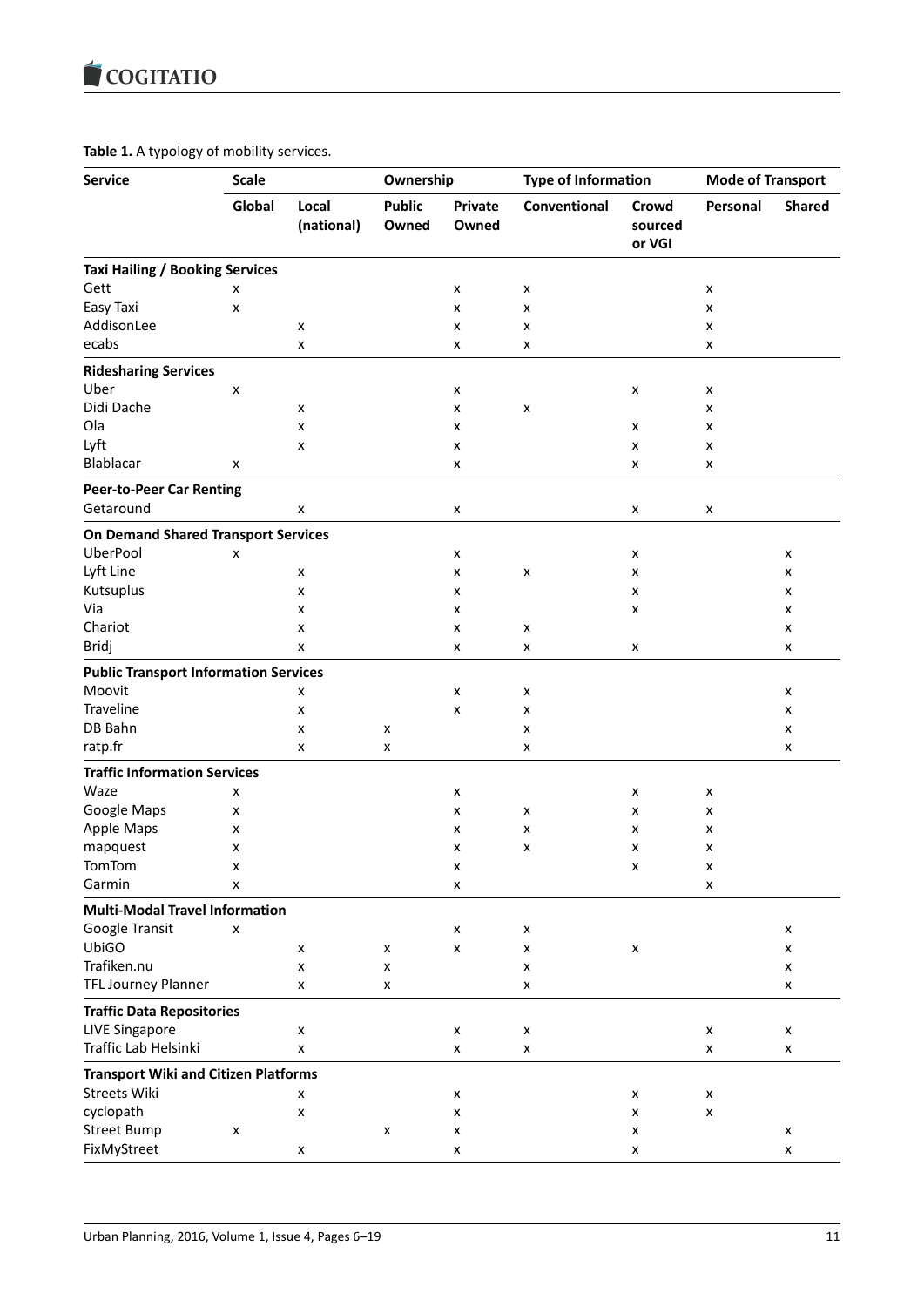#### **COMBITATIO**

duwe, Graff, & Hoffmann, 2015), performance (Shaheen & Cohen, 2007) and challenges (Sochor, Stromberg, & Karlsson, 2015), not many have reviewed their potential towards sustainable mobility, quantifying the real value of the sharing economy and the value of the information they hold or provide. Martin and Shaheen (2011) have looked at greenhouse gas emission impacts of car sharing and earlier Martin, Shaheen and Lidicker (2010) analysed the impact of car sharing on household vehicle holdings. Even fewer have looked at the implication of using crowdsourced data (VGI) in these services and the impacts on mobility (Gal-Tzur et al., 2014).

Ultimately this has an impact on the level of intervention by governments in support of such services, as well as the likely efforts by governments to promote or otherwise such initiatives. This however will be further discussed in Section 5. Some of the literature in Section 2 has already demonstrated the applications of conventional data and VGI to encourage the use of sustainable transport alternatives. Various applications (listed in Table 1) showed indirect implications on sustainable mobility through the potential of travel behaviour change, use of public transport and shared modes and traffic information. This section describes briefly the technological developments and the implications on behaviour change as a means of achieving sustainable mobility, and the more recent opportunity in applying Responsible Research and Innovation in the field of sustainable mobility.

### *4.1. Technology Developments*

According to Castells et al. (2006) mobile devices resulted from the desire for more personal freedom, productivity and efficiency. Mobile technology has allowed for people to choose where they want to be without the constraints of a physical location. Apart from the many additional services offered through smartphone technologies such as maps, real time information and services, the technology has provided for travel which can be easier and more productive. This is also an opportunity for research as few authors have worked on revising the concepts and theories surrounding the value of travel time savings from use of mobile technology (Holley, Jain, & Lyons, 2008; Mackie et al., 2003; Victoria Transport Policy Institute, 2013), which in turn would have implications on the cost-benefit of greener (public) transport infrastructures which contribute to sustainable mobility goals (Næss, 2016).

In 2008 studies started looking at using mobile phones to determine road and traffic condition and later, transport modes. These devices equipped with an array of sensors and data capture equipment were also able to locate people and their information (Mohan, Padmanabhan, & Ramjee, 2008; Reddy et al., 2010; Williams, Thomas, Dunbar, Eagle, & Dobra, 2015; Yuan, Raubal, & Liu 2012). Since then much of the technology in terms of smartphone technology such as WiFI, Bluetooth, camera, GPS receiver, accelerometers, digital compass and microphone all able to collect information on the go has

not only increased rapidly but also become cheaper and more pervasive amongst the population (Haklay, 2013).

The ability of people to collect information from a basic smartphone, through a downloadable app, sensor or through citizen science efforts has evolved very fast. Literature identified in Section 2 (e.g. Weiser et al., 2016) and some of the more open platforms and applications identified in Table 1 (e.g. FixMyStreet, Bridj and Waze) show how public engagement through either explicit or implicit applications or through citizen science projects are leading the way towards a change in the information available. Critics of volunteered information still cast doubts over the quality of the information collected by active and passive means (Flanagin & Metzger, 2008). Later research however found voluntary data to be as accurate as professional data (Haklay, 2010).

The successful use of technology, whether directly or indirectly through the use of VGI and other conventional data, can have significant implications for sustainable mobility. Research has for at least the last two decades looked at means of collecting data and providing it to users to enhance user experience, improve service delivery and more recently to try and change travel behaviour. These have increased the attractiveness of more traditional services but also allowed for the development of new services, as demonstrated in Section 2 and 3 of this article. Quantifying the impact on sustainable mobility goals requires interdisciplinary research bringing together technologists, transport planners and geographers.

### *4.2. Behaviour Change*

In addition to the technological developments a broad array of new work-life arrangements are being put into practice. A number of authors identified the relationship between technology and travel (de Graaff & Rietveld, 2007; Kwan, 2007). Salmon (1986) categorised the effects into two, namely substitution and complementarity. Technology affects people's use of time and increases the spatial and temporal flexibility of their daily activities (Kwan, 2002). Black (2001) showed how people increased their geographical mobility with the use of mobile communication, which in turn has an impact on travel behaviour (Black, 2001). More research went into the impact of e-commuters with Roy, Martinez, Miscione, Zuidgeest, and van Maarseveen (2012) providing a comprehensive review of impacts on travel distance and number of trips generated. Interestingly Van de Coevering and Schwanen (2006) observed an increase in trip generation when the availability of information about activities and people of interest made people travel more to participate in those activities and meet people.

According to Dal Fiore et al. (2014) these transformations are backed by employers who are allowing employees to telecommute, equipping them with laptops, tablets, smartphones and WiFi connectivity so that their attachment to work and information is not linked to a fixed location. The nomads referred to in The Economist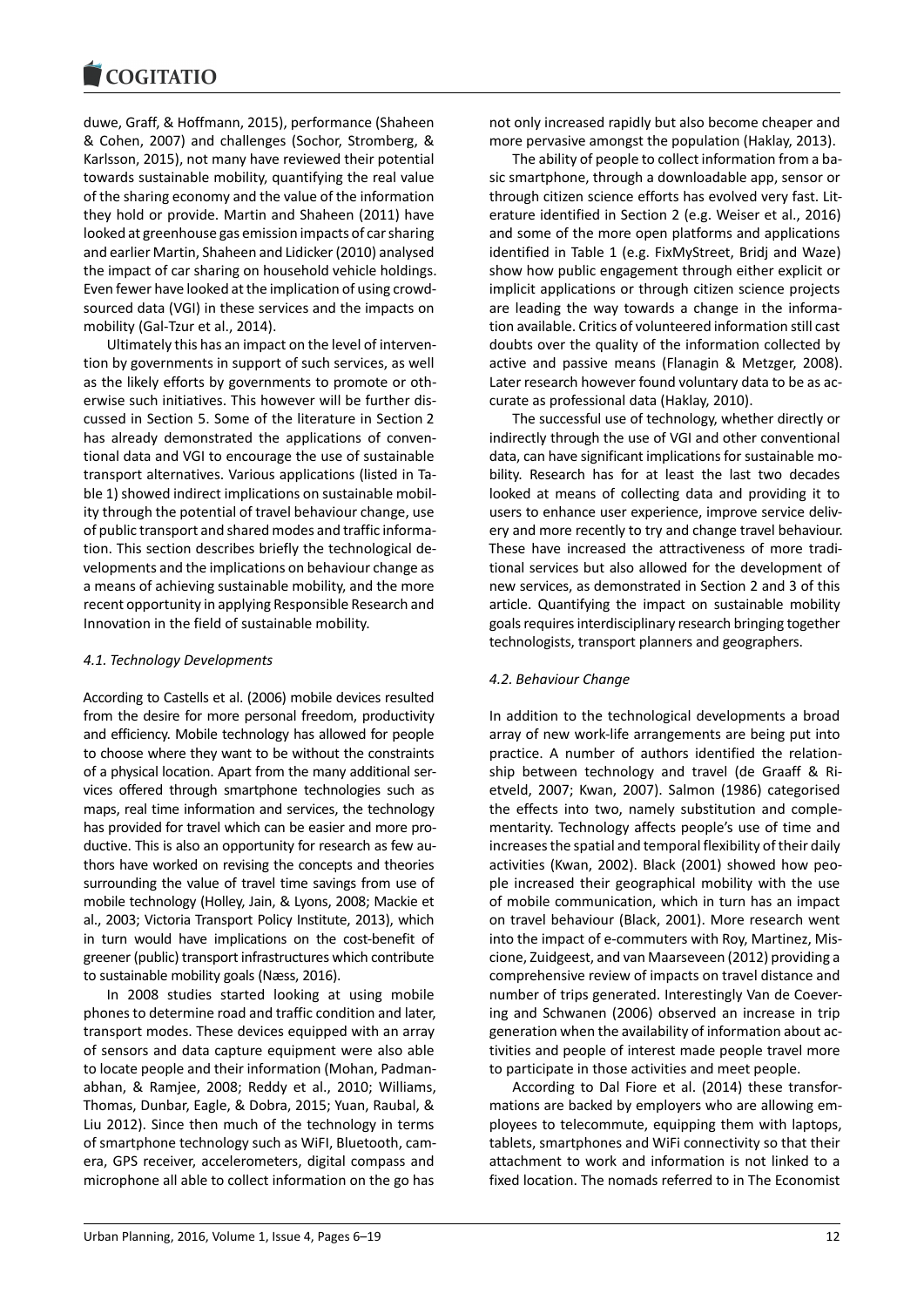in 2008 have now spread to many of society's various layers and the behaviour change towards more complex travel patterns is evident. This makes measuring the behaviour more difficult for transport planners and subsequently for sustainability policy which is being threatened by unsustainable growth in private travel and unrestrained mobility.

The applications which today affect everyday life are collecting information about users, directly or indirectly through the provision of information or through their use. The potential of this *big data* generated by private and public entities offers an opportunity to design the policy of the future, taking into account the issues associated with the data, the users (sample bias) and the spatio-temporal dimensions to which the data is attached. Research has started in this field with some interesting results leading to new breakthroughs for transport planning (Iqbal, Choudhury, Wang, & Gonzalez, 2014) and transport behaviour research. Yuan et al. (2012) and Williams et al. (2015) looked at the potential of mobile phone usage records and how it correlates with travel behavior, and mobile phone use as a measure for human mobility. Both studies identify valuable new insights into travel behavior and the challenges posed by the current technologies in fully utilizing the data generated from these technologies. Technologies that help us understand and influence behavior provide us with an opportunity to achieve sustainable mobility goals. Initial research in this area is promising (see for example Hamari, Koivisto, & Pakkanen, 2014).

### *4.3. Applying Responsible Research and Innovation for Sustainable Mobility*

In the European Commission Horizon 2020 Programme there is an emphasis on science with and for society through the application of Responsible Research and Innovation (RRI). RRI is defined as an approach that anticipates and assesses potential implications and societal expectations with regard to research and innovation, with the aim to foster the design of inclusive and sustainable research and innovation. This strongly impinges on the need for public engagement where the future is cocreated with citizens so as to bring on board the widest possible diversity of actors that would not normally interact with each other (European Commission, 2016).

In this context the idea of involving or extending crowdsourcing to real life problems and challenges such as those faced by cities in dealing with transport networks and services is very useful. The potential of using the benefits of VGI to give back citizens a sustainable future is waiting to happen.

### **5. Government Role and Responsibilities**

So far this paper has discussed how new mobile technologies have facilitated not only the collection of VGI across a number of sectors but has also presented opportunities

for the transport sector to develop new services through which mobility is provided in numerous new ways and has the potential (as some studies have already demonstrated) to contribute to sustainability. There is still however a lot of research which is required to ascertain the overall contribution of these technologies to sustainable mobility. Against this setting, the study aims to also develop insights into the role of governments to use voluntary (crowdsourced) geographic information and social media effectively for sharing information, creating opportunities for collaboration, enhancing government responsiveness, planning and governance to achieve sustainable mobility and climate change goals. The role of governments in this study is emphasized because of the overarching reach and opportunity these technologies have to support the potential of new mobility services through VGI.

Over the years the traditional interactions between Governments and the public have been dramatically challenged by new technologies that have unlocked unimagined opportunities for citizens to do more for themselves and be actively involved in tackling social problems (Bertot, Jaeger, Munson, & Glaisyer, 2010; Johnston & Hansen, 2011). Social media, mobile connectivity and the web interactivity have facilitated co-production of knowledge of services traditionally associated with things like neighbourhood watch and school crossing. This has changed the landscape from a dissemination one to a production and collaboration one (Benkler, 2006). Examples include Singapore's Government with You e-government strategy and UK's Big Society programme, both aiming to devolve power and facilitate collaboration between the people and governments.

In his work Linders (2012) identified three models of collaboration and mutual value creation as (i) citizen sourcings (citizen reporting websites); (ii) government as a platform for citizens to propose and make improvements; and (iii) Do-It-Yourself (DIY) government where citizens self-organise and government plays a passive role as a facilitating framework. In this context it is evident to see how the various new mobility services have been facilitated by technology but also by governments. The question however is more related to the third point made by Linders in that to what extent is the facilitating role of governments going to encourage services which have a significant impact on sustainable mobility and what other roles and responsibilities will governments have to or should undertake in order to exploit the full potential of such technologies, crowdsourcing and maybe co-production?

In the context of transport futures governments have certainly a role and a responsibility given the importance of mobility to economic development, well-being, equity and its impact on the environment. Linders (2012) identified five new roles and responsibilities for government and Table 2 attempts to relate them to the transport sector and identify potential benefits and contributions to sustainable mobility.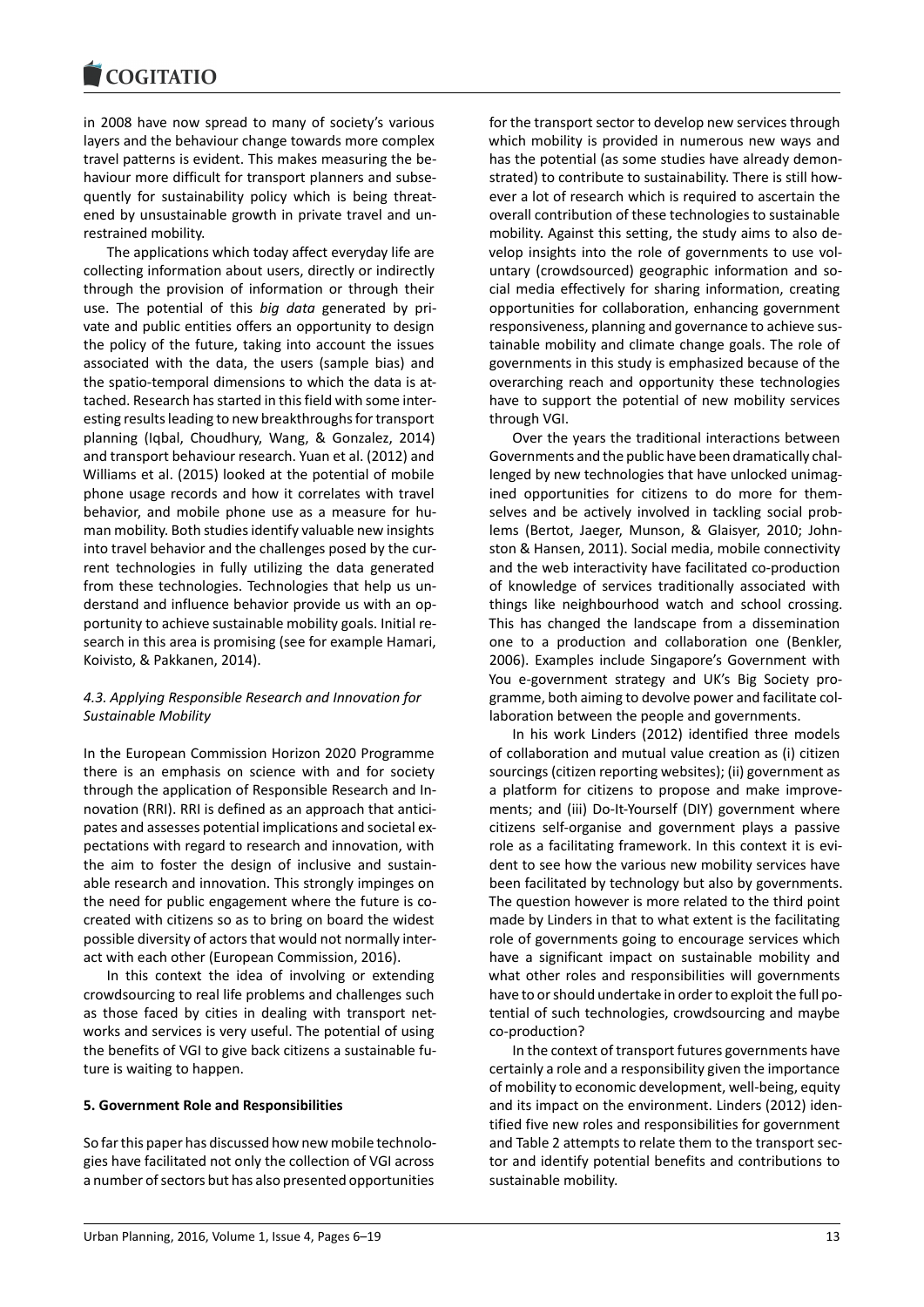

**Table 2.** Government roles and responsibilities and transport sector benefits.

| <b>Role and Responsibility</b>                                                                                                                          | <b>Transport Sector Example</b><br>(refer to Table 1)                                                                                                                                                                                                                                                                                                      | <b>Benefits and Contributions to</b><br><b>Sustainable Mobility</b>                                                                                                                                                                                                                                                                              |  |  |
|---------------------------------------------------------------------------------------------------------------------------------------------------------|------------------------------------------------------------------------------------------------------------------------------------------------------------------------------------------------------------------------------------------------------------------------------------------------------------------------------------------------------------|--------------------------------------------------------------------------------------------------------------------------------------------------------------------------------------------------------------------------------------------------------------------------------------------------------------------------------------------------|--|--|
| The government sets the tone and<br>defines how actions should be<br>conducted by setting rules,<br>monitoring performance and<br>enforcing compliance. | Facilitating conditions for transport<br>operators to be creative is mostly<br>seen in the different approaches<br>taken by the US and Europe towards<br>services like Uber. Rules and<br>regulations should provide for a level<br>playing field without restricting ideas<br>stemming from new technologies and<br>crowdsourced information.             | As the regulatory framework in the<br>transport sector becomes more<br>liberal, governments have the<br>responsibility to ensure proper<br>understanding of the social and<br>environmental implications of<br>innovations. Only in this manner can<br>new ideas and services truly benefit<br>and contribute to sustainability in<br>transport. |  |  |
| Government sponsorship in terms of<br>financial resources or simply<br>administrative/integrative support to<br>co-production efforts.                  | Bridj (smart urban logistics platform,<br>which uses big data, mobile<br>technology, and pattern learning to<br>provide a shuttle network that<br>responds to the city's demand<br>patterns) has recently launched a new<br>service under public-private<br>partnership with Kansas City Area<br><b>Transportation Authority (Business</b><br>Wire, 2016). | Behaviour change (Section 4.2) is<br>probably the most significant benefit<br>from these new technologies whereby<br>people shift from private cars to<br>shared public transport systems. In<br>this manner there is far more<br>effective use of public infrastructure<br>and reduced emissions.                                               |  |  |
| The role of government as mobilizer<br>and motivator to get citizens together<br>and organised.                                                         | TrafficLab is lead by the Ministry for<br>Transport and Communication in<br>Finland and aims to motivate, through<br>access to information, potential new<br>mobility services. Access to mobile<br>technology data and adoption of VGI<br>motivates many of the technologies<br>reviewed in Table 1 and discussed in<br>Section 4.1.                      | The benefits of some of the new<br>mobility services have been<br>quantified. Any motivation from<br>government to co-develop or support<br>better services (through the use of<br>conventional and crowdsourced data)<br>could potentially increase benefits.                                                                                   |  |  |
| Government has the ultimate<br>responsibility for public well-being by<br>monitoring society-led co-production.                                         | The concerns over passenger safety<br>and security in ride sharing. See the<br>cases of assault linked to Uber<br>(Annear & Pattari, 2015). The<br>redirection of traffic through<br>residential roads by Waze and<br>creating Waze Traffic in roads not<br>designed for heavy traffic<br>(Bliss, 2015).                                                   | This is a particularly important role for<br>government as some mobility services<br>have shown not to contribute to<br>sustainability. The adoption of RRI<br>(Section 4.3) could be a potential<br>avenue for developments in VGI and<br>transport research.                                                                                   |  |  |
| The role of government to step in<br>when third parties fail or to set<br>boundaries for government action.                                             | Most transport services are market<br>led, so-called innovations and<br>disruptors (e.g. Waze, Uber, Lyft) but<br>others are also social enterprises (e.g.<br>FixMyStreet) which contribute to<br>government's' role to maintain<br>infrastructure.                                                                                                        | Potential of market led innovations,<br>and more importantly social<br>enterprises that have shown<br>significant contribution to the<br>effective functioning of governments<br>(through information sourcing) and<br>promotion of sustainability should be<br>supported by governments.                                                        |  |  |

#### *5.1. Role and Need for Regulation*

Transport as a sector is heavily controlled by politics and regulation. An underlying principle is driven by the need to support a public infrastructure which drives economies and promote social welfare through the strong relationship that exists between mobility, economy and equity (social well-being). This is mirrored in the long-term vision of Europe's Common Transport Policy and in specific sectors such as EC Regulation 1370/2007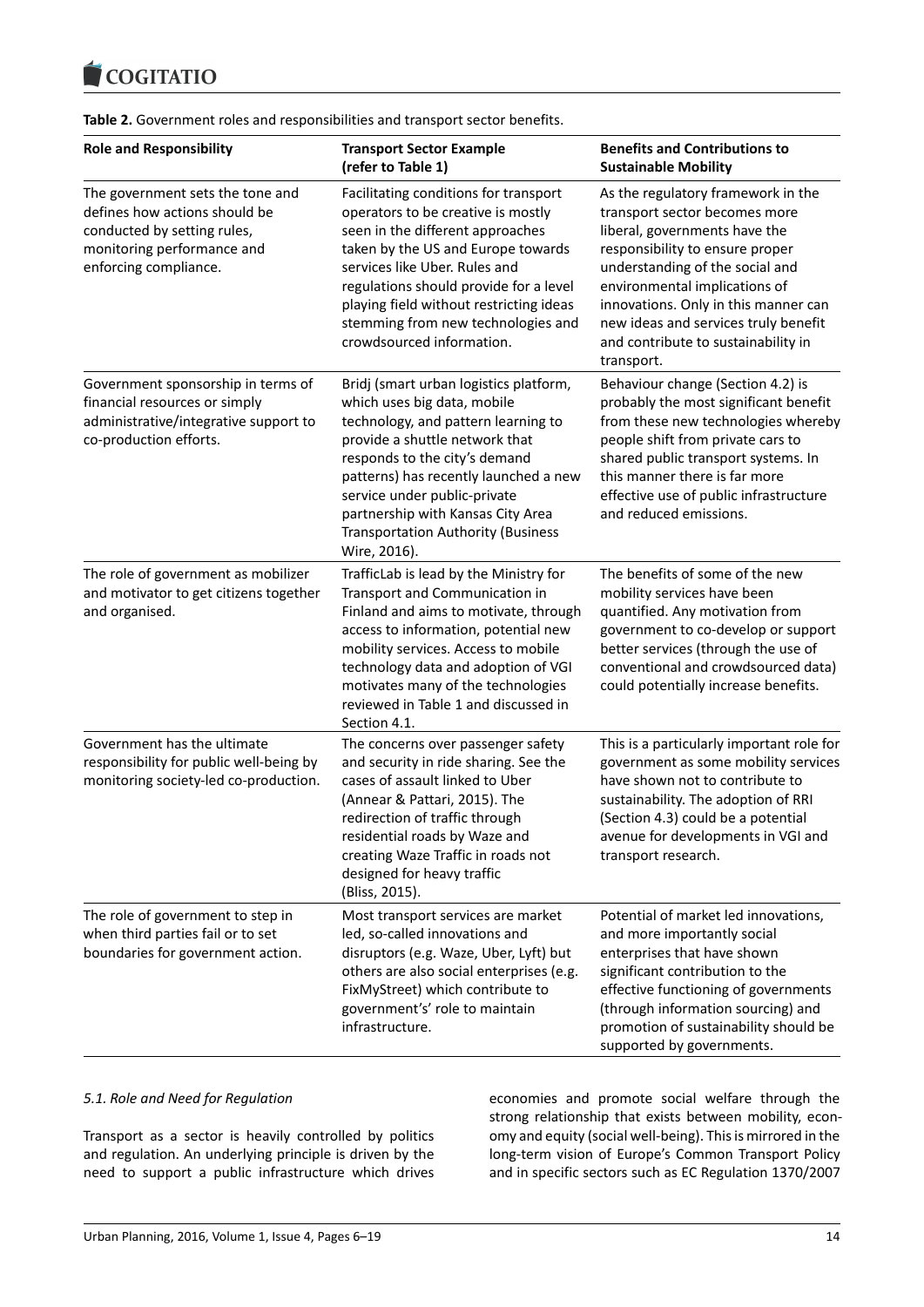for the use of competitive tendering in the provision of public transport services (European Commission, 2007) which recognizes the importance of subsidies where services are considered to be part of the welfare state.

It is evident from the review of roles and responsibilities that regulation has a major contribution to make to ensure that new mobility services offer benefits for sustainable mobility. Some of the examples shown in Table 2 raise concerns over the underlying principle driving some of these new services, and cyber libertarian approaches in this sector have stirred many debates over employment, security, safety, violation of contracts and equity amongst scholars (see Epstein, 2015). This increases the responsibilities for governments to search for a balance between true innovation which will contribute to solving some of the more critical concerns affecting our transport systems and societal concerns with growth and sustainable economic growth.

Under the right conditions that facilitate collaboration between governments and the public, and through an understanding of the capabilities embedded in crowdsourced geographic information and citizen engagement, governments and policy makers can start benefitting from the increasingly pervasive stream of information being generated through smartphone technologies, sensors and citizens open to contribute and engage. Open communication channels, public sector champions and change leaders, improved response time for technical problems, effective feedback and timely policy are amongst the conditions which would greatly impact the collaboration between governments and the public. Haklay et al. (2014) identified a list of factors that influence the use of VGI and issues surrounding the adoption of VGI in government. In addition to this, effective regulation which facilitates the availability and use of crowdsourced geographic information could significantly improve policy making and reduce the onus on governments to spend substantial amounts of money on traditional data collection methods which are slowly becoming more redundant and do not reflect the dynamic nature of mobility today.

### **6. Conclusions and Further Research**

Continued advancements in technologies, connectivity and user engagement have revolutionised many important sectors and there is no reason to believe that this will not happen in transport. Early innovators are already paving the way to show how new mobility services can help with the transport problems facing our cities. This however has not happened with discussions relating to the information they provide and use, the legal issues, their sustainability and their overall contribution to goals such as air quality improvements and social well-being.

The increase in number and the dynamic nature of these new technologies, data and services also suggest that more research is required to understand their (economic) sustainability, their contribution of sustainability goals and their impact on cities, where most technologies are deployed. Research into the conceptual requirements and design, system component and evaluation of new services and applications aimed at changing behaviour have already been identified by Weiser et al. (2016) and impinge heavily on their success or otherwise to attract users. And whilst some applications have managed successfully to engage a relatively large user base, research should also be encouraged into ways to promote green alternative transport. For example, can applications like Waze provide green alternative routes and services to its users?

Furthermore research must also be carried out to identify the natural and social factors affecting patterns of mobility and technology use. To date much of the research looking at determinants of travel has not combined the implications of technology use and information provision and collection. Applications such as Ubi-Green, Waze, Moovit and others which rely on both collection of VGI and provision of information (feedback to user) can have significant impact on travel behaviour, and subsequently on transport systems sustainability.

The rising trends in crowdsourcing, citizen science and information on the go are providing a new opportunity for innovators, however there is also a role for governments. This role cannot be restricted to regulation and control or to simply ensure the delivery of equitable and sustainable services, but it must also make effective use of the potential embedded in conventional and volunteered geographic information for policy and citizen engagement. Preliminary research into the use of VGI in governments has shown a fair amount of success. More research is therefore required into technology and policy transfer, and the quantification of benefits for governments to invest more in VGI for sustainable mobility.

This paper aimed at a review of the technologies that have developed over the last few years through conventional and crowdsourced (VGI) data, it shed some light on the potential for these new mobility services to achieve sustainable mobility goals and the important role that government has in the use of user generated information and the regulation of new mobility services.

### **Acknowledgments**

This article is based upon work from COST Action IC1203 ENERGIC (www.vgibox.eu), supported by COST (European Cooperation in Science and Technology).

#### **Conflict of Interest**

The authors declare no conflict of interests.

#### **References**

Adams, J. (2001). The social consequences of hypermobility. *RSA Lecture*. Retrieved from http://johnadams.co.uk/wp-content/uploads/2006/hypermobi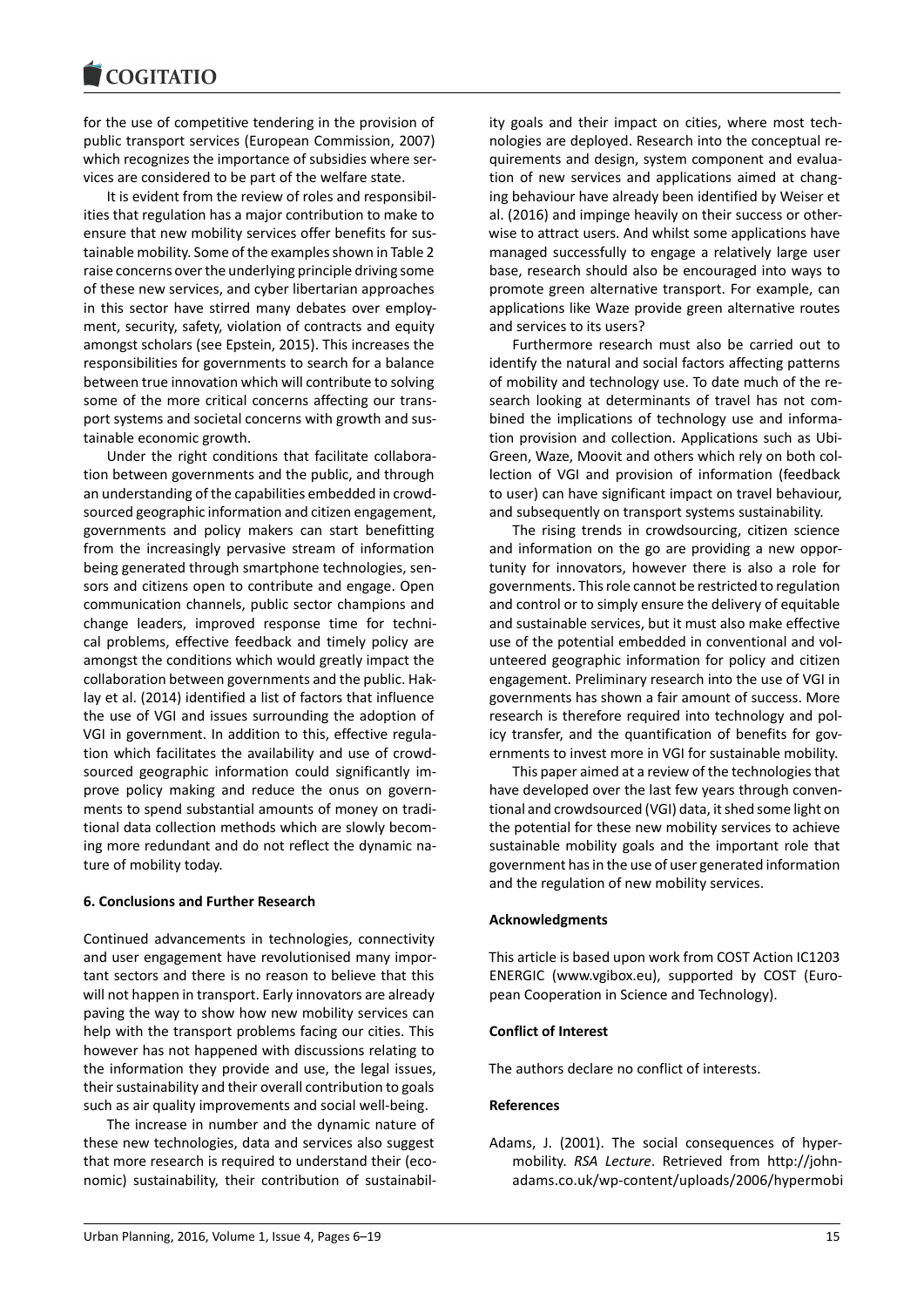lityforRSA.pdf

- Annear, S., & Pattani, A. (2014, February 9). Uber driver charged with assault. *Boston Globe*. Retrieved from http://www.bostonglobe.com/metro/2015/02/09/ boston-uber-driver-charged-with-indecent-assaultand-battery-boston-police-say/k9eKsX2q95hA9bdM 13IorJ/story.html
- Attard, M. (2006). *Coping with change. The problems of adopting sustainable transport policies in the small island state of Malta* (Ph.D. thesis). University College London, London.
- Banister, D. (2007). The sustainable mobility paradigm. *Transport Policy*, *15*(2), 73–80.
- Batty, M., Axhausen, K., Fosca, G., Pozdnoukhov, A., Bazzani, A., Wachowicz, . . . Portugali, Y. (2012). *Smart cities of the future* (Paper 188). London: UCL Centre for Advanced Spatial Analysis Working Paper Series.
- Benkler, Y. (2006). *The wealth of networks: How social production transforms markets and freedom*. Yale University Press.
- Bertot, J., Jaeger, P., Munson, S. & Glaisyer, T. (2010). Engaging the public in open government: Social media technology and policy for government transparency. *Computer*, *43*(11), 53–59.
- Bertot, J. C., Jaeger, P. T. & Hansen, D. (2012). The impact of policies on government social media usage: Issues, challenges and recommendations. *Government Information Quarterly*, *29*(1), 30–40.
- Black, W. R. (2001). An unpopular essay on transportation. *Journal of Transport Geography*, *9*(1), 1–11.
- Bliss, L. (2015, April 29). L.A.'s love/hate relationship with waze continues. One council member is pushing the city to partner with the app to reduce congestion on residential streets. *The Atlantic CityLab*. Retrieved from http://www.citylab.com/commute/2015/04/las -lovehate-relationship-with-waze-continues/391832
- Bonney, R., Shirk, J. L., Phillips, T. B., Wiggins, A., Ballard, H. L., Miller-Rushing, A. J. & Parrish, J. K. (2014). Next steps for citizen science. *Science*, *343*, 1436–1437.
- Bouton, S., Knupfer, S. M., Mihov, I. & Swartz, S. (2015). *Urban mobility at a tipping point*. McKinsey & Company. Retrieved from http://www.mckinsey.com/busi ness-functions/sustainability-and-resource-producti vity/our-insights/urban-mobility-at-a-tipping-point#0.
- Brescia Mobilita. (2014, November 7) #SocialBus. *Brescia Mobilita*. Retrieved from http://bresciamobilita.it/ public/resources/brescia%20mobilita/utenti/eventi/ comunicato-per-la-stampa7nov14.pdf
- Business Wire. (2016, February 11). Bridj, Kansas City area transportation authority launch pilot program to extend urban mobility with Ford Transit vans. *Business Wire*. Retrieved from http://www.kxxv.com/ story/31194041/bridj-kansas-city-area-transportati on-authority-launch-pilot-program-to-extend-urbanmobility-with-ford-transit-vans
- Castells, M., Fernández-Ardèvol, M., Qiu, J. L., & Sey, A. (2006). *Mobile Communication and Society. A Global Perspective*. Cambridge: MIT Press.
- Christensen, C. M., Raynor, M. E., & McDonald, R. (2015). What is disruptive innovation? *Harvard Business Review, December*, 44–53.
- Christidis, P., & Ibanez Rivas, J. N. (2012). *Measuring road congestion*. Institute for Prospective Technological Studies (IPTS), European Commission Joint Research Centre. Retrieved from http://ipts.jrc.ec.euro pa.eu/publications/pub.cfm?id=5600
- Cooper, C. B., Dickinson, J., Phillips, T., & Bonney, R. (2007). Citizen science as a tool for conservation in residential ecosystems. *Ecology and Society*, *12*(2), 11.
- Dal Fiore, F., Mokhtarian, P. L., Salomon, I., & Singer, M. E. (2014) "Nomads at last"? A set of perspectives on how mobile technology may affect travel. *Journal of Transport Geography*, *41*, 97–106.
- de Graaff, T., & Rietveld, P. (2007). Substitution between working at home and out-of-home: The role of ICT and commuting costs. *Transportation Research Part A: Policy and Practice*, *41*(2), 142–160.
- Epstein, R. (2015). The libertarian: "Uber and innovation". *Hoover institution*. Retrieved from http:// www.hoover.org/research/libertarian-uber-and-inno vation.
- European Commission. (2004). *Towards a thematic strategy on the urban environment. Communication from the Commission to the Council, the European Parliament, the European Economic and Social Committee and the Committee of Regions COM (2004)60 final*. European Commission. Retrieved from http://www.europarl.europa.eu/meetdocs/commit tees/rett/20040316/com\_com(2004)0060en.pdf
- European Commission. (2007). *Regulation (EC) No. 1370/2007 of the European Parliament and of the Council of 23rd October 2009 on Public Passenger Transport Services by Rail and by Road*. European Commission. Retrieved from http://eur-lex.europa. eu/LexUriServ/LexUriServ.do?uri=OJ:L:2007:315:000 1:0013:EN:PDF
- European Commission. (2016). *Horizon 2020 Responsible Research and Innovation*. European Commission. Retrieved from https://ec.europa.eu/programmes/hori zon2020/en/h2020-section/responsible-research-in novation
- European Environment Agency. (2015). *Air quality in Europe: 2015 report* (EEA Report 5/2015). Retrieved from http://www.eea.europa.eu/publications/airquality-in-europe-2015
- Fagnant, D. J., & Kockelman, K. (2015). Preparing a nation for autonomous vehicles: opportunities, barriers and policy recommendations. *Transportation Research A: Policy and Practice*, *77*, 167–181.
- Flanagin, A. J., & Metzger, M. J. (2008). The credibility of volunteered geographic information. *GeoJournal*, *72*(3-4), 137–148.
- Froehlich, J., Dillahunt, T., Klasnja, P., Mankoff, J., Consolvo, S., Harrison, B., & Landay, J. (2009). UbiGreen: Investigating a mobile tool for tracking and support-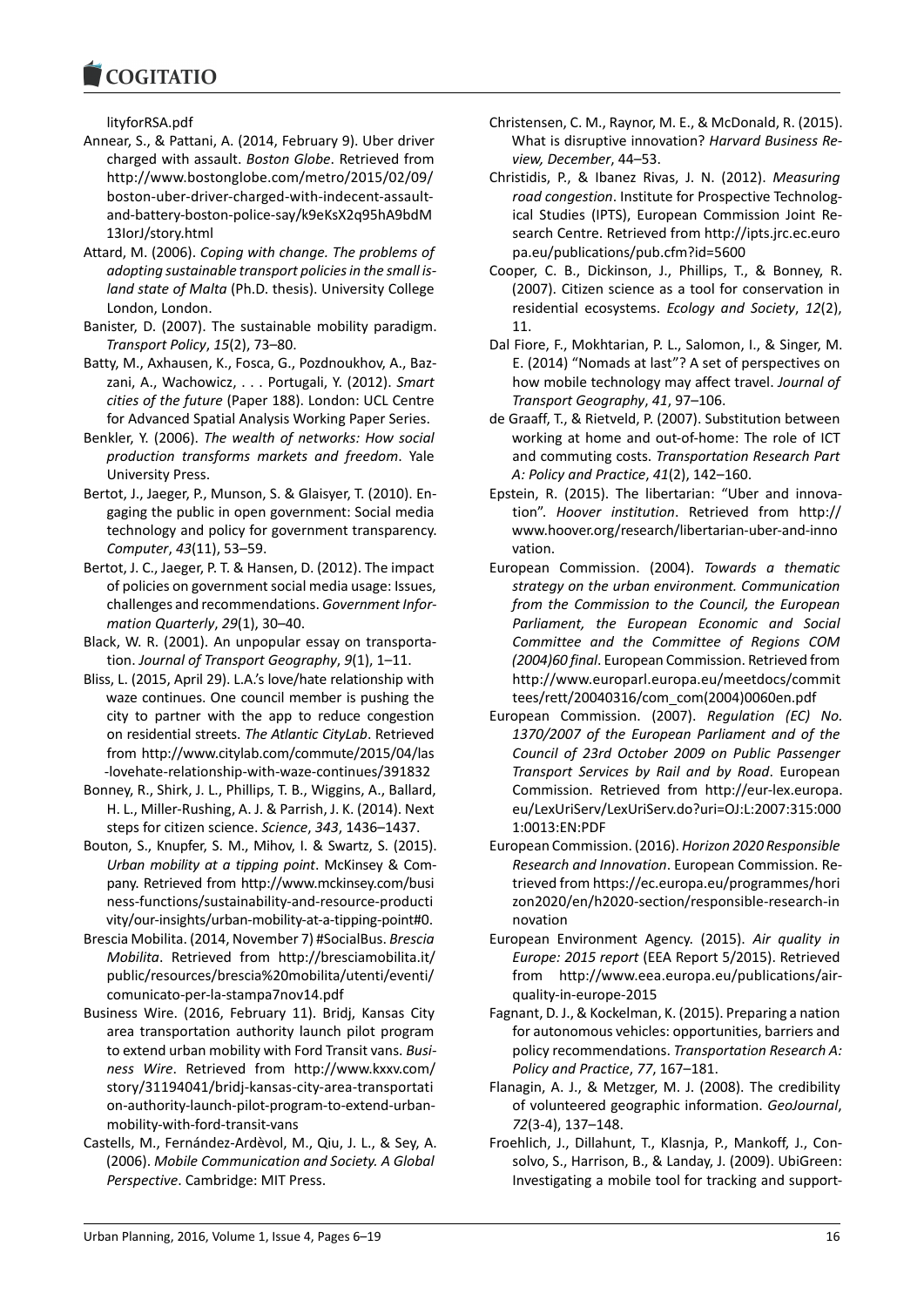#### COMITATIO

ing green transportation habits. *Proceedings of CHI 2009*. Boston. Retrieved from https://www.cs.wa shington.edu/sites/default/files/hci/papers/tmpGfD Hel.pdf

- Gal-Tzur, A., Grant-Muller, S. M., Kuflik, T., Minkov, E., Nocera, S. & Shoor, I. (2014). The potential of social media in delivering transport policy goals. *Transport Policy*, *32*, 115–123.
- Gruppo Brescia Mobilita. (2015) La Mobilita entra in rete. The Gruppo Brescia Mobilita and Social Customer Care. *Brescia Mobilita*. Retrieved from http://docpla yer.net/988054-The-gruppo-brescia-mobilita-and-so cial-customer-care.html
- Haaramo, E. (2014). Death of the car: The tech behind Helsinki's ambitious plan to kill of private vehicles. *ZDnet*. Retrieved from http://www.zdnet.com/art icle/death-of-the-car-the-tech-behind-helsinkis-ambi tious-plan-to-kill-off-private-vehicles
- Haklay, M. (2010). How good is OpenStreetMap information? A comparative study of OpenStreetMap and Ordnance Survey dataset s for London and the rest of England. *Environment and Planning B*, *37*, 682–703.
- Haklay, M. (2013). Citizen science and volunteered geographic information: Overview and typology of participation. In D. Sui, S. Elwood, & M. Goodchild (Eds.), *Crowdsourcing geographic knowledge. volunteered geographic information (VGI) in theory and practice* (pp. 105–122). Dordrecht: Springer.
- Haklay, M., Antoniou, V., Basiouka, S., Soden, R., & Mooney, P. (2014). *Crowdsourced geographic information use in government* (Report to GFDRR). London: World Bank.
- Hamari, J., Koivisto, J., & Pakkanen, T. (2014). Do persuasive technologies persuade? A review of empirical studies. In *Persuasive Technology* (pp. 118–136). Berlin Heidelberg: Springer.
- Harford, T. (2014, March 28). Big data: Are we making a big mistake? Financial Times. Retrieved from http:// www.stat.ucla.edu/∼yuille/Courses/Stat161-261-Spr ing14/Big%20data\_%20are%20we%20making%20a %20big%20mistake\_%20-%20FT.pdf
- Hinkeldein, D., Schoenduwe, R., Graff, A. & Hoffmann, C. (2015). Who would use integrated sustainable mobility services—and why? In M. Attard & Y. Shiftan (Eds.), *Sustainable urban transport* (Transport and Sustainability, vol. 7, pp. 177–203). London: Emerald Group Publishing Limited.
- Holley, D., Jain, J., & Lyons, G. (2008). Understanding business travel time use and its place in the working day. *Time and Society*, *17*(1), 27–46.
- Iqbal, S., Choudhury, C. F., Wang, P., & Gonzalez, M. C. (2014). Development of origin-destination matrices using mobile phone call data. *Transportation Research Part C: Emerging Technologies*, *40*, 63–74.
- Iveroth, E., & Bengtsson, F. (2014). Changing behavior towards sustainable practices using Information Technology. *Journal of Environmental Management*, *139*, 59–68.
- Johnston, E., & Hansen, D. (2011). Design lessons for smart governance infrastructures. In A. P. Balutis, T. F. Buss, & D. Ink (Eds.), *American governance 3.0: rebooting the public square?* (pp. 197–212). New York: Routledge.
- Kenyon, S., & Lyons, G. (2003). The value of integrated multimodal traveller information and its potential contribution to modal change. *Transportation Research Part F: Traffic Psychology and Behaviour*, *6*(1), 1–21.
- Kramers, A. (2014). Designing next generation multimodal traveler information systems to support sustainability-oriented decisions. *Environmental Modelling and Software*, *56*, 83–93.
- Kwan, M. P. (2002). Time, information technologies and the geographies of everyday life. *Urban Geography*, *23*, 471–482.
- Kwan, M. P. (2007). Mobile communications, social networks, and urban travel: Hypertext as a new metaphor for conceptualising spatial interaction. *The Professional Geographer*, *59*, 434–446.
- Lanzendorf, M. (2014). *The black spot of policy evaluations: Social change and mobility 2.0*. Paper presented at the Royal Geographic Society (with IBG) Annual Meeting, London. Retrieved from http:// conference.rgs.org/AC2014/104
- Linders, S. (2012). From e-government to wegovernment: Defining a typology for citizen coproduction in the age of social media. *Government Information Quarterly*, *29*(4), 446–454.
- Lyons, G. (2001). Towards integrated traveller information. *Transport Reviews*, *21*, 217–235.
- Lyons, G., & Harman, R. (2002). The UK public transport industry and provision of multi-modal traveller information. *International Journal of Transport Management*, *1*, 1–13.
- Mackie, P. J., Wardman, M., Fowkes, A. S., Whelan, G., Nellthorp, J., & Bates, J. (2003). Values of travel time savings UK. University of Leeds. Retrieved from http://eprints.whiterose.ac.uk/2079/2/Value of tra vel time savings\_in\_the\_UK\_protected.pdf
- Manovich, L. (2009). The practice of everyday (media) life: From mass consumption to mass cultural production? *Critical Inquiry*, *35*, 319–331.
- Martin, E. W., & Shaheen, S. (2011). Greenhouse gas emission impacts of carsharing in North America. *Intelligent Transportation Systems, IEEE Transactions*, *12*(4), 1074–1086.
- Martin, E. W., Shaheen, S., & Lidicker, J. (2010). Impact of carsharing on household vehicle holdings: Results from North American shared-use vehicle survey. *Transportation Research Record: Journal of the Transportation Research Board*, *2143*, 150–158.
- McGregor, M., Brown, B., & Gloss, M. (2015). Disrupting the cab: Uber, ridesharing and the taxi industry. *The Journal of Peer Production*, *6*. Retrieved from http:// peerproduction.net/issues/issue-6-disruption-andthe-law/essays/disrupting-the-cab-uber-ridesharing-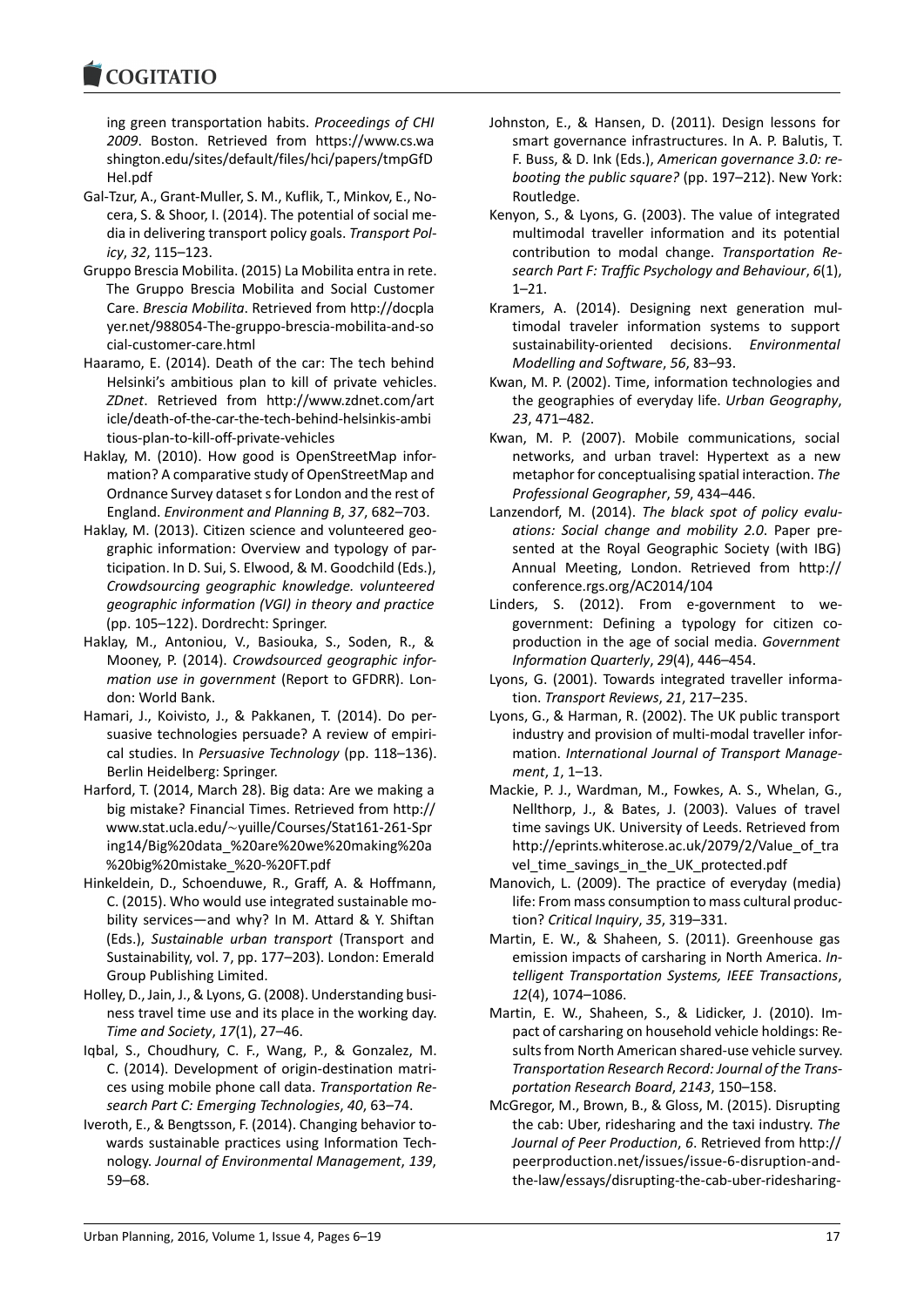and-the-taxi-industry

- Meddin, R., & DeMaio, P. (2014). The bike-sharing world map. *Bike-Sharing World*. Retrieved from www.bikesharingworld.com
- Metz, D. (2015). Peak car in the big city: Reducing London's transport greenhouse gas emissions. *Case Studies in Transport Policy*, *3*(4), 367–371.
- Miller, H. J., (2013). Beyond sharing: Cultivating cooperative transportation systems through geographic information science. *Journal of Transport Geography*, *31*, 296–308.
- Mohan, P., Padmanabhan, V., & Ramjee, R. (2008). Trafficsense: Rich monitoring of road and traffic conditions using mobile smartphones. In *Proceedings of the Conference on Embedded Networked Sensor Systems* (pp. 323–336). New York: ACM.
- Musso, A., & Corazza, M. V. (2015). The European bus system of the future: Research and innovation. *Transportation Research Procedia*, *5*, 13–29.
- Næss, P. (2016). Inaccurate and biased: Cost-benefit analyses of transport infrastructure projects. In P. Næss, L. Price, & H. Despain (Eds.) *Crisis System: A critical realist and environmental critique of economics and the economy*. New York: Routledge.
- Nash, A. (2010). Web 2.0 applications for improving public participation in transport planning. *Proceedings of the Transportation Research Board 89th Annual Meeting* (pp. 1–25). Washington DC: Transportation Research Board.
- Panagiotopoulos, P., Bigdeli, A. Z., & Sams, S. (2014). Citizen-government collaboration on social media: The case of Twitter in the 2011 riots in England. *Government Information Quarterly*, *31*, 349–357.
- Pender, B., Currie, G., Delbosc, A., & Shiwakoti, N. (2014). Social media use during unplanned transit network disruptions: A review of literature. *Transport Reviews*, *34*(4), 501–521.
- Prelipcean, A., Gidofalvi, G., & Susilo, Y. O. (2014) Mobility collector. *Journal of Location Based Services*, *8*(4), 229–255.
- Reddy, S., Mun, M., Burke, J., Estrin, D., Hansen, M., & Srivastava, M. (2010). Using mobile phones to determine transportation modes. *ACM Transactions on Sensor Networks*, *6*(2), 13.1–13.27.
- Roy, P., Martinez, A. J., Miscione, G., Zuidgeest, M. H. P., & van Maarseveen, M. F. A. M. (2012). Using social network analysis to profile people based on their ecommunication and travel balance. *Journal of Transport Geography*, *24*, 111–122.

### Rushe, D. (2013, June 11). Google buys Waze map app for \$1.3bn. *The Guardian*. Retrieved from http:// www.theguardian.com/technology/2013/jun/11/goo gle-buys-waze- maps-billion.

- Salmon, I. (1986). Telecommunication and travel relationship: a review. *Transportation Research Part A: Policy and Practice*, *20A*, 223–238.
- Shaheen, S., & Cohen, A. (2007). Growth in worldwide carsharing: An international comparison. *Transportation Research Record: Journal of the Transportation Research Board*, *1992*, 81–89.
- Sochor, J., Stromberg, H., & Karlsson, I. C. M. (2015). Implementing mobility as a service. Challenges in integrating use, commercial and social perspectives. *Transportation Research Record: Journal of the Transportation Research Board*, *2536*, 1–9.
- Steinbock, D. (2005). *The mobile revolution. The making of mobile services worldwide*. London: Kogan Page.
- The Economist. (2008). Nomads at last. *The Economist*. Retrieved from http://www.economist.com/node/ 10950394
- Van de Coevering, P., & Schwanen, T. (2006). Reevaluating the impact of urban form on travel patterns in Europe and North-America. *Transport Policy*, *13*, 229–239.
- Victoria Transport Policy Institute. (2013). Chapter 5.2 Travel Time. *Victoria Transport Policy Institute*. Retrieved from www.vtpi.org/tca/tca0502.pdf.
- Weiser, P., Scheider, S., Bucher, D., Kiefer, P., & Raubal, M. (2016). Towards sustainable mobility behavior: Research challenges for location-aware information and communication technology. *GeoInformatica*, *20*, 213–239.
- Williams, N. E., Thomas, T. A., Dunbar, M., Eagle, N., & Dobra, A. (2015). Measures of human mobility using mobile phone records enhanced with GIS data. *PLoS ONE*, *10*(7), 1–16.
- Winter, S., Sester, M., Wolfson, O., & Geers, G. (2011). Towards a computational transportation science. *Journal of Spatial Information Science*, *2*, 119–126.
- Yuan, Y., Raubal, M., & Liu, Y. (2012). Correlating mobile phone usage and travel behavior—a case study of Harbin, China. *Computers, Environment and Urban Systems*, *36*, 118–130,
- Zook, M., Graham, M., Shelton, T., & Gorman, S. (2010). Volunteered geographic information and crowdsourcing disaster relief: A case study of the Haitian earthquake. *World Medical and Health Policy*, *2*(2), 7–33.

## **About the Authors**



**Maria Attard** is Associate Professor of Geography and the Director of the Institute for Climate Change and Sustainable Development at the University of Malta. She specializes in urban transport, Geographic Information and policy. Between 2002–2009 she served as a consultant to Government on transport strategy and policy. She studied at the University of Malta and completed her PhD in 2006 at UCL (London). She is currently involved in NECTAR and WCTRS.